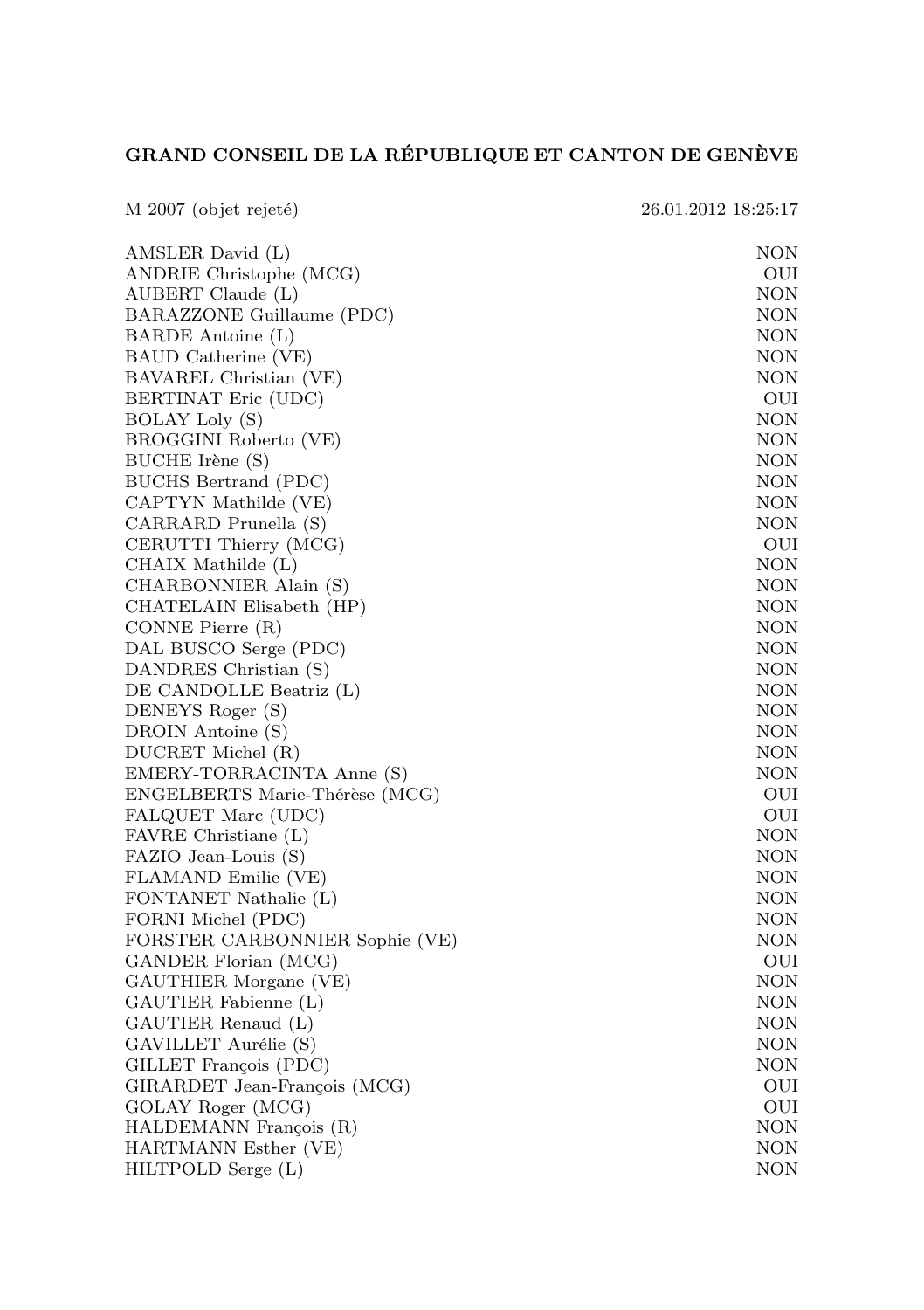| HOHL Frédéric (R)               | <b>NON</b> |
|---------------------------------|------------|
| JEANNERAT Jacques (R)           | <b>NON</b> |
| JEANNERET Claude (MCG)          | OUI        |
| LASER Patricia (R)              | <b>NON</b> |
| LUSSI Patrick (UDC)             | OUI        |
| MAHRER Anne (VE)                | <b>NON</b> |
| MAITRE Vincent (PDC)            | <b>NON</b> |
| MEISSNER Christina (UDC)        | OUI        |
| METTAN Guy (PDC)                | <b>NON</b> |
| MEYLAN Alain (L)                | <b>NON</b> |
| MOYARD Marie Salima (S)         | <b>NON</b> |
| NISSIM Sylvia (VE)              | <b>NON</b> |
| POGGIA Mauro (MCG)              | OUI        |
| PYTHON André (MCG)              | OUI        |
| RAPPAZ Henry (MCG)              | OUI        |
| ROIZ Jacqueline (VE)            | <b>NON</b> |
| ROLLE Dominique (MCG)           | OUI        |
| ROMAIN Jean (R)                 | <b>NON</b> |
| RONGET Pierre (L)               | <b>NON</b> |
| SAUDAN Patrick (R)              | <b>NON</b> |
| SAUTY Guillaume (MCG)           | OUI        |
| SAUTY Olivier (MCG)             | OUI        |
| SCHNEIDER HAUSSER Lydia (S)     | <b>NON</b> |
| SCHNEUWLY Nathalie (R)          | <b>NON</b> |
| SELLEGER Charles (R)            | <b>NON</b> |
| SERDALY MORGAN Christine (S)    | <b>NON</b> |
| SLATKINE Ivan (L)               | <b>NON</b> |
| STAUFFER Eric (MCG)             | OUI        |
| TORNARE Manuel (S)              | <b>NON</b> |
| VON ARX-VERNON Anne-Marie (PDC) | <b>NON</b> |
| VOUMARD Jean-Marie (MCG)        | OUI        |
| WALPEN Francis (L)              | <b>NON</b> |

## Résultats:

| Oui        | 19 |
|------------|----|
| Non        | 58 |
| Abstention | 0  |